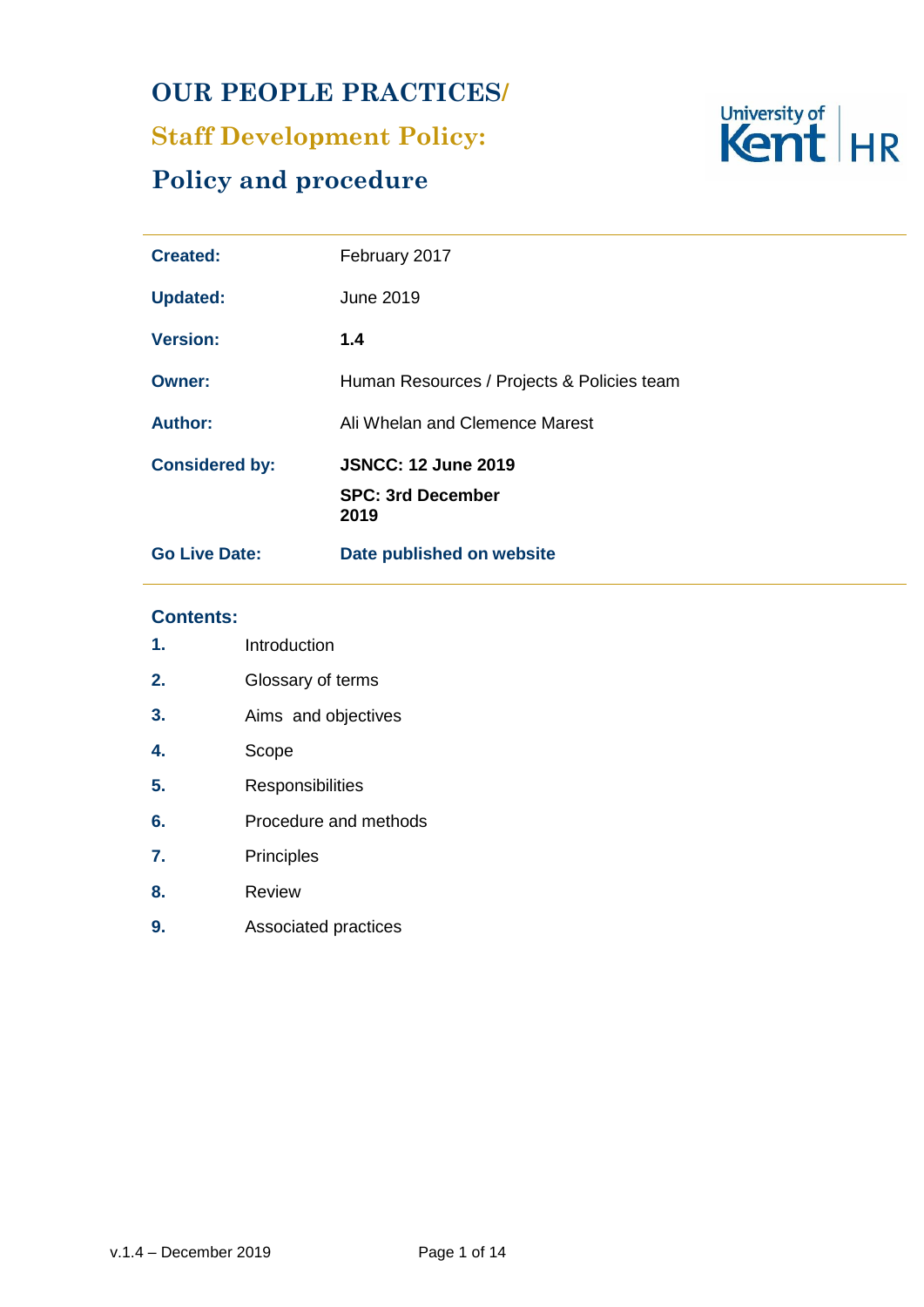## **1. Introduction**

- 1.1 The University is committed to the provision of learning and development for all its staff, to enable employees to fulfil their potential and support the University in achieving its strategic objectives. It is recognised that Schools and departments may have differing strategic objectives and it therefore is appropriate for them to be able to individually manage approaches and access budgets allocated to the provision of learning and development for its staff, with relevant advice, guidance and support from a specialist Learning and Organisational Development (L&OD) function.
- 1.2 The central L&OD function will offer leadership development programmes and strategic workforce development courses, whilst Schools and Departments support local needs, using the guardian Fee Remission budget and Departmental and School training budgets as appropriate, informed through local strategic priority, discussions at Promotion and Probationary Committees, RPDs and guided by this policy and the central HR function.
- 1.3 Staff development refers to a process that supports the development, engagement and retention of staff at the University. It refers not only to participation at taught courses, but also to online learning, apprenticeships, traineeships, secondments, shadowing, taking on projects, guided experimentation, participation in conferences and exhibitions, coaching, mentoring, and any other activity which provides the opportunity to reflect and develop knowledge, skills, confidence and understanding. More information is provided in section 6.

#### **2. Glossary of terms**

- 2.1 Terms used in this policy and procedure;
	- **Appraisal (RPD)**: An annual meeting in which objectives, plans and development are considered from both 'looking back' and 'looking forward' perspectives, regardless of what they are called (including annual research planning meetings, 'reflect, plan and develop' (RPD) meetings, etc.) and includes discussion on objectives, challenges, successes and development.
	- **CPD:** Continuing professional development
	- **Induction**: the university wide process which should be undertaken by all new staff in conjunction with their line manager
	- **Probation:** refers to the two types of probation processes engaged with at the University. The 6 month probation process for staff in Grades 1-10 (not Academic staff) and the separate three-year Academic probation process
	- **Fee Remission:** the reduction of fees for staff (meeting the required eligibility criteria) who are accepted and register for a part-time course at the University of Kent
	- **Language Courses:** courses provided by the Centre for English and World Languages (CEWL)
	- **Accredited courses:** Study which leads to a recognised qualification or partqualification e.g. Degree, AAT, CIPD, ILM
	- **Non-Accredited Learning:** Study or attendance at events which does not lead to a recognised qualification but *may* be acknowledged by a certificate of attendance/participation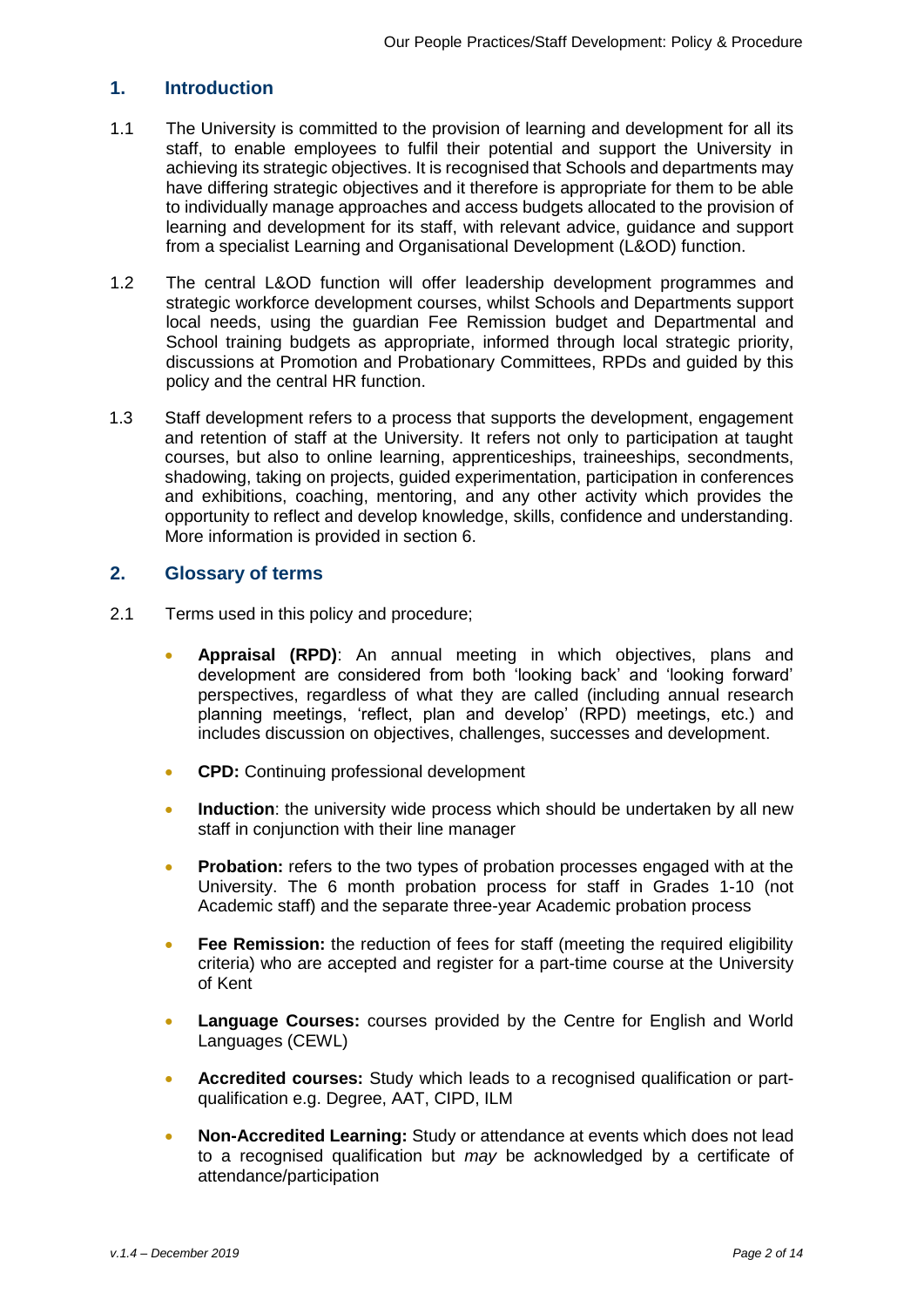#### **3. Aims and objectives**

- 3.1 The Staff Development policy aims to ensure the following:
- 3.2 That all staff are provided with development opportunities that help them maximise their contribution within their current roles and where possible are supported to develop their careers and maximise their learning potential;
- 3.3 That employee learning and development activities are linked to University and School or Department strategic objectives, at both institutional and local levels;
- 3.4 That Schools and Departments (with appropriate guidance from the central L&OD function) utilise and allocate local funds responsibly in order to support staff development activities to enable them to achieve their plans and priorities both in the immediate term and with a view to organisational resilience and future requirements;
- 3.5 That investment is focussed on staff development where it can have the maximum impact on the success of the University and the motivation of staff;
- 3.6 That equality of opportunity and diversity is encouraged and supported through consistent and regular assessment, reporting and response to learning and development needs;
- 3.7 That staff are encouraged and supported to achieve relevant work-related qualifications where applicable;
- 3.8 That staff learning becomes part of the University culture and is integrated into daily work.

#### **4. Scope**

- 4.1 This policy applies to all members of staff members employed on a UK Contract of Employment. Arrangements will be made to ensure equal treatment for Hourly Paid Lecturers on Guaranteed Minimum Hour contracts although some administrative issues may be adapted for staff working low and variable hours.
- 4.2 Reciprocal agreements are in place for staff at Canterbury Christ Church University (CCCU), Mid-Kent College (MKC) and Kent Union (KU) staff in regards to Fee Remission.

## **5. Responsibilities**

- 5.1 The following sections provide information on the different roles and responsibilities of employees, their managers, Human Resources and Organisational Development and the University.
- 5.2 The central **L&OD** be responsible for providing programmes for staff development in the following areas:
	- **Strategic leadership and management development Programmes**
	- **Strategic workforce development programmes**
	- Culture change Programmes
	- Careers development programmes
	- Policy related training (e.g. RPD, Recruitment, Equality and Diversity)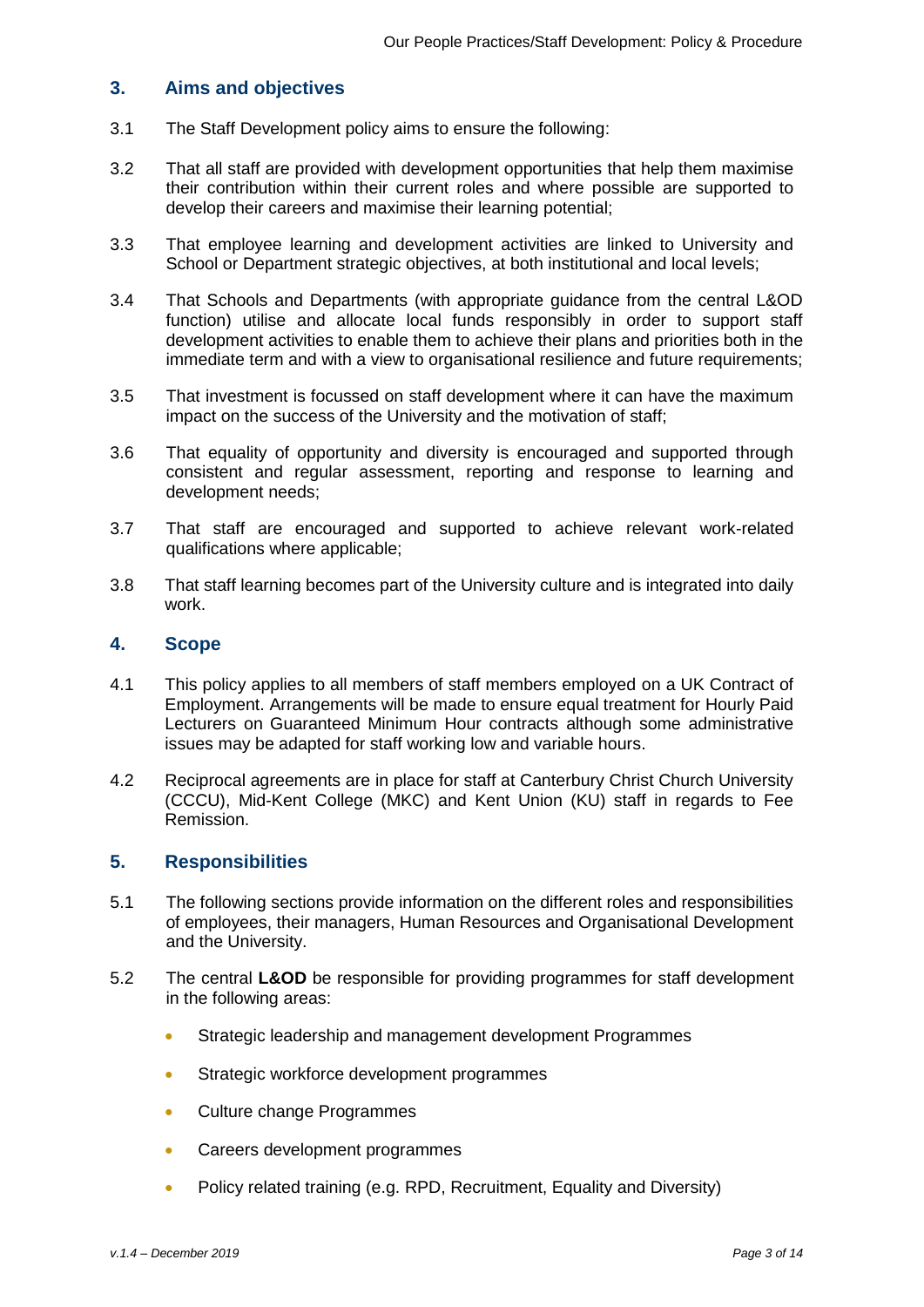- Supporting access to mentoring through a mentoring scheme
- 5.2.1 L&OD Advisors provide advice to Heads, Directors and individual managers on the development and commissioning of learning plans, learning providers and will signpost managers interested in pursuing an apprenticeship/joining an apprenticeship scheme to an appropriate provider.
- 5.3 The **Deans and Heads of School (HoS)** and non-academic **Heads of Departments**, are responsible for;
	- 5.3.1 The strategic planning of all L&OD activity in their Faculty, School or Department, engaging with appropriate support from the HR Business Partners and L&OD representatives;
	- 5.3.2 Undertaking an annual review of workforce and planning, identifying hard-tofill posts, that if unfilled could have a significant impact on continuity of service and undertaking an assessment of risk posed through the loss of key staff and ensuring development plans are in place to mitigate these risks as far as possible;
	- 5.3.3 Agreeing and providing development opportunities for their Faculty/School/Department which are clearly aligned to strategic objectives of the University, Faculty, School or Department;
	- 5.3.4 Ensuring appropriate funding opportunities are identified and used effectively to support the Faculty/School/Department development requirements in relation to work-related and career aspirations;
	- 5.3.5 Nominating a key point of contact for communications related to developmental opportunities/needs to be used by the L&OD function;
	- 5.3.6 Ensuring that every member of staff is aware of who their manager is for the purposes of this policy.

In addition, **Heads of School** are responsible for:

- 5.3.7 Supporting the Academic Promotions and Probationary processes, providing advice, guidance and feedback to staff regarding potential or draft applications, highlighting areas of development which need to be considered in order to meet the required promotions criteria, and probationary requirements;
- 5.3.8 Reviewing individual staff contributions and working with the Work Allocation Model (WAM), to ensure a balance of responsibilities (including teaching, research, student support, administration and good citizenship as appropriate) which will support staff development and promotions prospects, whilst meeting the strategic needs of the School;
- 5.3.9 Development needs for individuals in academic support are funded by the relevant school. These requirements are identified and gathered by SAMS and the associated funding required to deliver these must be discussed, agreed and approved by HoS, so appropriate budget planning can take place.
- 5.4 The following **Formal Committees** are responsible for advice, guidance and decision making as part of promotions and re-evaluation processes;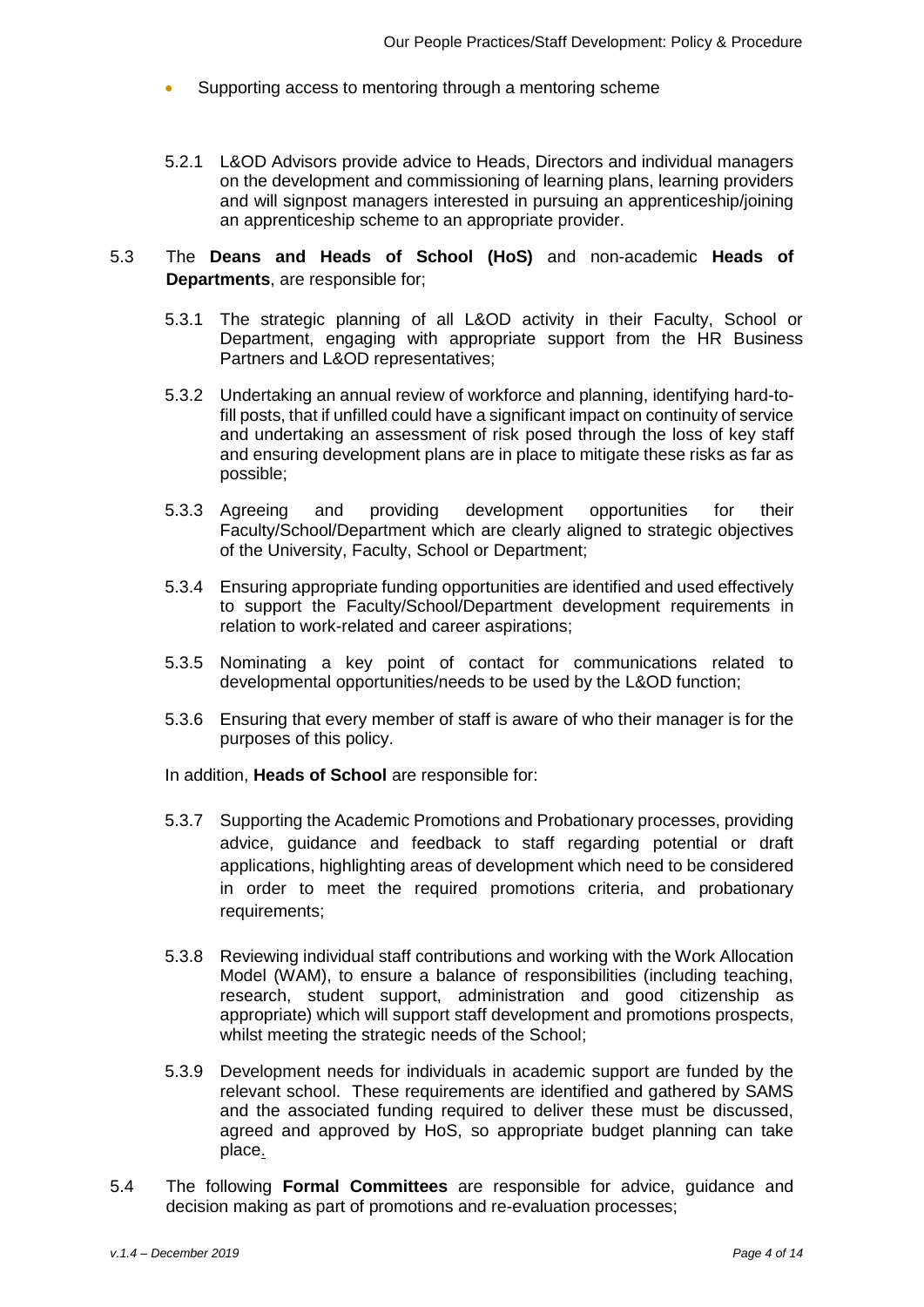- 5.4.1 School Promotions Panel (SPP) providing guidance to academic staff who are considering or drafting promotion applications. Once final applications have been submitted, the SPP will also provide an individual assessment of each application to forward to the Faculty Promotions Committee.
- 5.4.2 Faculty Promotions Committee (FPC) reviews all applications made by academic & research staff recommending whether or not applications should be forwarded to the University Promotions Committee. Grade 8 applications will be directly reviewed and approved or declined by the FPC.
- 5.4.3 University Promotions Committee (UPC) assesses each individual application and the recommendations from FPC, deciding whether to take the application forward. If progressed the UPC will seek to obtain further peer review before making a final decision on applications. Feedback will be provided to all applicants based on their application.
- 5.4.4 University Re-grade/Re-evaluation Committee for staff in Grades 1-9 (nonacademic/research) – applications for re-evaluation of roles will be reviewed by the committee alongside the accompanying job evaluation scores. Where roles are not agreed at a higher grade, feedback will be provided by HR to the applicant.
- 5.4.5 Full details of the composition and responsibilities of these Committees can be found on the [Promotion and Salary Review webpages](https://www.kent.ac.uk/hr-staffinformation/promotion-salary-awards/index.html?tab=grades-1-to-10-job-grade-review)
- 5.5 The **Unit for the Enhancement of Learning and Teaching** (UELT) is responsible for:
	- 5.5.1 Providing a range of services for academic and teaching staff that promote a high quality learning experience at Kent
	- 5.5.2 These opportunities will assist with the continued professional development of academic staff, including developing teaching skills for staff at all career stages through the Postgraduate Certificate in higher education (PGCHE) or Associate Fellowship Scheme (AFS) and guidance on recognition routes, including University teaching prizes and promotions
	- 5.5.3 Assuring quality and standards of teaching and learning provisions by providing a regulatory framework and to provide guidance related to this through collaboration of the UELT [Quality Assurance Office](https://www.kent.ac.uk/uelt/about/quality.html) and Faculties Support Office.
- 5.6 The **Director of Human Resources & Organisational Development**, or his/her nominee, is responsible for:
	- 5.6.1 Identifying the strategic learning needs of the organisation and proposing appropriate plans and central programmes for EG approval;
	- 5.6.2 Ensuring that mechanisms are in place to review the effectiveness of learning and acting upon results
	- 5.6.3 Ensuring that this Policy reflects UK employment legislation, has regard to best practice, and is reviewed regularly in line with University policy review timetables;
	- 5.6.4 Engaging with the necessary staff and trade union representative bodies as and when any such review is undertaken;
	- 5.6.5 Providing advice, guidance and support to both staff and managers in the use and application of this Policy;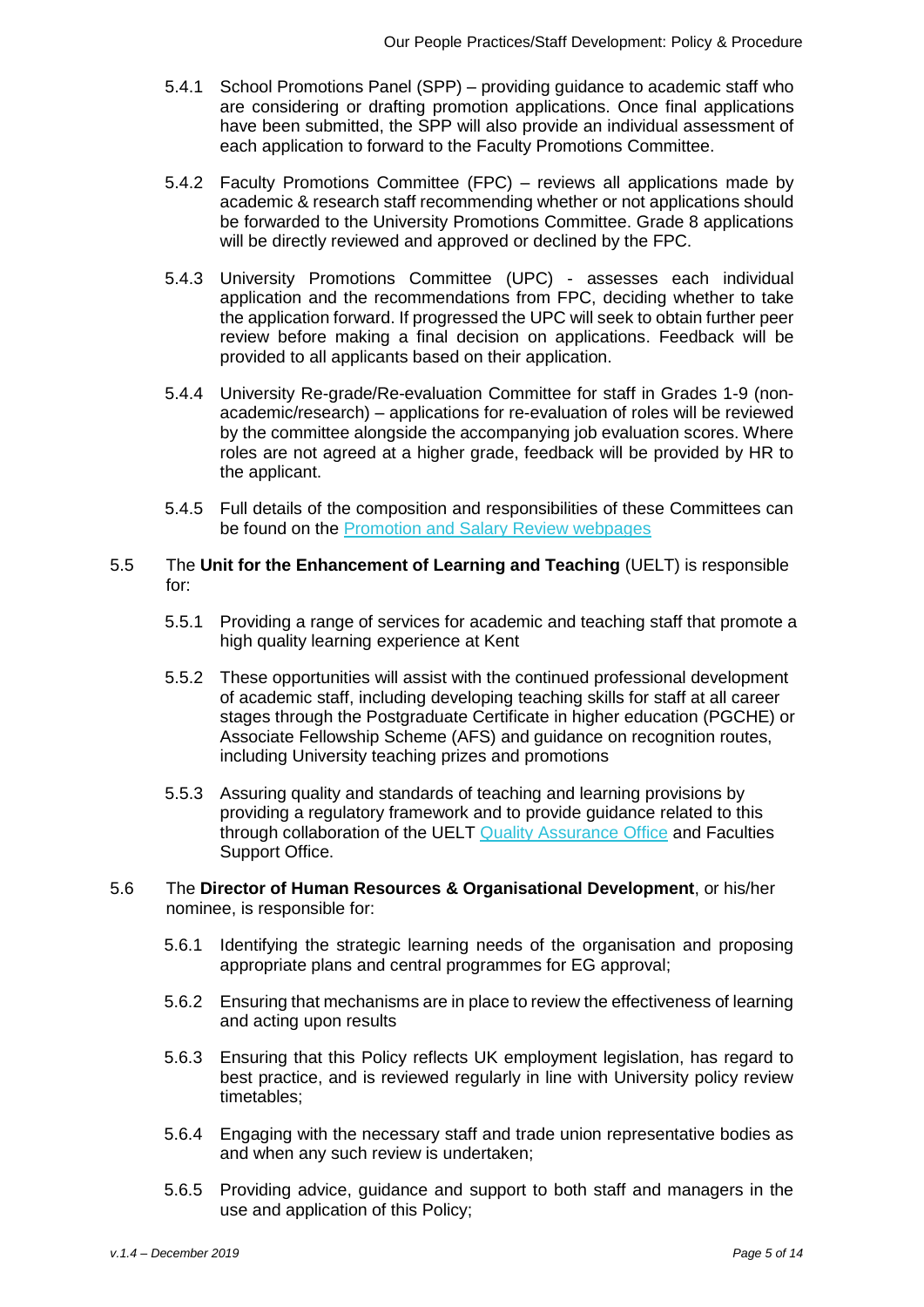- 5.6.6 Supporting staff and managers applying this Policy consistently across the University of Kent;
- 5.6.7 Providing additional supporting documentation and training, to help support the principles of performance improvement and learning and development activities.
- 5.7 **Managers**<sup>1</sup> are responsible for:
	- 5.7.1 Ensuring an effective Induction and Probation period has been undertaken for new members of staff and probation checklists have been completed;
	- 5.7.2 Ensuring that each member of staff has a at least one development discussion (Appraisal (RPD) per annum which is recorded within Staff Connect in which development needs are evaluated against (a) their objectives in helping the University to achieve its ambitions stated in the University Plan, (b) their career aspirations, and where relevant, particularly for Grade 9 and above<sup>2</sup> (c) their behaviours which may benefit from development to support achievement of strategic goals or career aspirations;
	- 5.7.3 Utilising appropriate approaches outlined in section 6, to prioritise development needs within budget constraints and feed into the wider School/Departmental requirements. In addition, SAMs are required to feed development and funding needs into HoS for approval and budget planning purposes.
	- 5.7.4 Ensuring that development discussions are undertaken, and the results of these in the School or Department, and any Promotion Committee results are considered, to enable identification of development needs and their prioritisation within University and School or Department strategic aims;
	- 5.7.5 Ensuring that access to opportunities for development is fair and transparent for individuals, and aligned with strategic necessity as indicated above. Reviewing and identifying the range of development opportunities enabling those not prioritised for funded opportunities to access alternative routes to development;
	- 5.7.6 Briefing staff regularly as appropriate, and ensuring they understand fully what is required of them in their role, and are able to clarify development needs in relation to personal work objectives;
	- 5.7.7 Ensuring staff receive development and support to help them to achieve the appropriate level of performance and to maximise potential, including remaining up to date and aware of development opportunities available internally to the University;
	- 5.7.8 Ensuring any concerns about performance are brought to the individual member of staff's attention, ensuring appropriate support is available to enable performance improvement.
- 5.8 **Staff** are responsible for:
	- 5.8.1 Participating fully in any Induction and Probation activities, including undertaking the indicated mandatory aspects;

<sup>1</sup> In a School environment, the 'Manager', for the purposes of this policy, will be the person assigned by the Head of School to provide constructive support and feedback relevant to performance and development and where appropriate pastoral care and health and safety oversight is undertaken <sup>2</sup> As set out in the Leadership Behaviours Framework applicable at grade 9 and above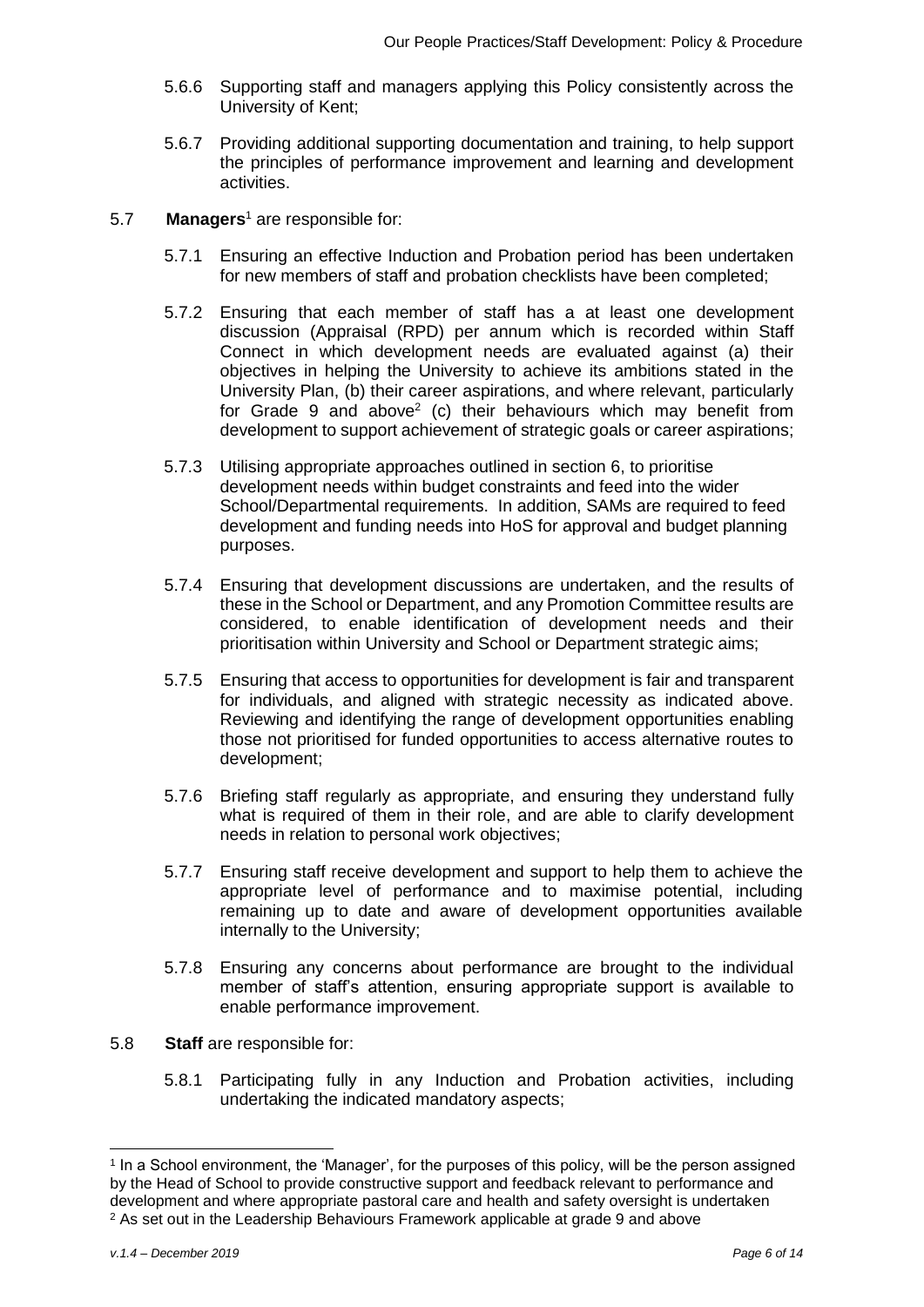- 5.8.2 Seeking clarification on any aspect of their role of which they are unsure; this will ensure they have an understanding of the expected standard of work and progress required;
- 5.8.3 Identifying their own areas for development and sourcing potential opportunities which may be available internally to the University and discussing these with their line manager;
- 5.8.4 Fully committing to any development, training and support needed or received to ensure an appropriate and sustained level of performance, including remaining up to date and aware of development opportunities available internally to the University;
- 5.8.5 Preparing for their Appraisal (RPD) discussions, and considering and raising potential development needs, and raising concerns if appropriate;
- 5.8.6 Addressing any performance concerns brought to their attention;
- 5.8.7 Academic and Research staff should ensure they are aware of and understand the relevant University promotions process, the criteria set out within this and consider the [National Academic Role Profiles](https://www.kent.ac.uk/hr-managementinformation/job%20evaluation/job-evaluation.html?tab=national-role-profiles) to aid identification of necessary development requirements and to take a lead in pursuing development opportunities.
- 5.9 School/Departmental **Staff Development Contact** is responsible for**:**
	- 5.9.1 Disseminating information provided by the central L&OD function relating to development opportunities and co-ordinating required responses;
	- 5.9.2 Liaising with Pay Office and L&OD regarding any required repayments from staff regarding non-attendance or incomplete training/studies;

## **6. Procedure and methods**

- 6.1 **Induction:** Induction should follow on naturally from the recruitment process and enable a smooth introduction to the organisation and new role. Line Managers must take responsibility for managing the induction programme, using the appropriate [Induction guidance and the Induction Checklist](https://www.kent.ac.uk/hr-managementinformation/induction.html) provided (which outlines induction activities), to create a bespoke induction plan to be followed through with the new member of staff.
	- 6.1.1 New staff members will be invited to the next available Induction event by the central L&OD Team at which they will be prompted to book onto the next available mandatory Unconscious Bias training workshop
	- 6.1.2 For Academic and Research staff this induction will include specific information relating to the support and development provision offered through the following internal services and key processes;
	- [Unit for Enhancement of Teaching and Learning \(UELT\)](https://www.kent.ac.uk/uelt/) developing teaching skills and providing workshops to develop and share practice in specific Academic areas
	- [Research Services–](https://www.kent.ac.uk/researchservices/) advice and guidance on making grant applications, increasing collaborative potential and networking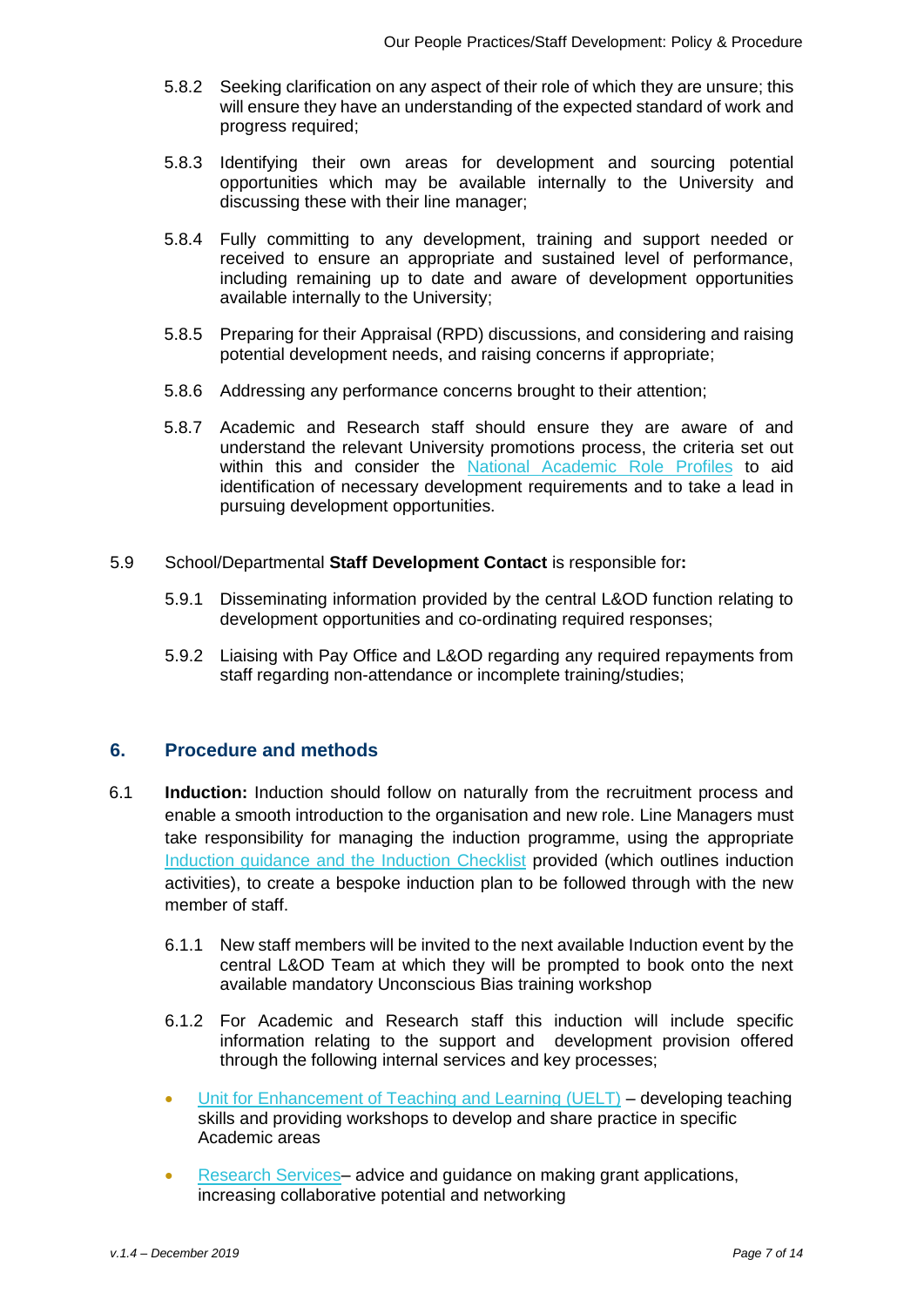- [Kent Innovation and Enterprise–](https://www.kent.ac.uk/enterprise/) providing advice and opportunities for Knowledge Transfer Partnerships and funding, community engagement, developing links with business, demonstrating impact and understanding Intellectual Property issues
- [Academic Promotions](https://www.kent.ac.uk/hr-staffinformation/promotion-salary-awards/index.html?tab=grades-1-to-10-job-grade-review) is one of the ways in which the University seeks to recognise outstanding, ongoing performance of staff in support of the University's purposes. Through this process the University seeks to encourage staff to improve their performance, while maintaining compatibility with nationally and internationally recognised standards of excellence.
- [Researcher Development –](https://www.kent.ac.uk/researcherdevelopment/) The Research Development Network Group can provide links to many different avenues of development specifically for Research staff including practical skills training, networking with research colleagues, managing staff within research projects and drafting impact case studies.

#### 6.2 **Appraisal (RPD) Process and Discussions**

- 6.2.1 Appraisals (RPD), incorporating development discussions, are the key mechanism by which individuals are assisted to understand their role in the performance of their school/department and the University and the contribution they make; these discussions are essential to ensuring that contribution is recognised, there is joint action to facilitate optimum results and that appropriate staff development interventions are put in place. The [University Plan](https://www.kent.ac.uk/about/plan/index.html) provides strategic direction to enable Schools or Departments to plan for the forthcoming year, and provides a context within which individual contribution can be assessed and planned for.
- 6.2.2 Appraisal (RPD) at Kent does not take a single form but can be achieved through a range of joint structured discussions in accordance with the following principles:
- Discussions provide the opportunity to reflect on contribution to the School University etc. over the year, recognise successes and areas for development;
- Any obstacles to progress are discussed together with potential solutions
- Joint plans are agreed to maximise contribution in the forthcoming period including personal development and work plans
- Career development aspirations and promotion prospects are discussed and advice given;
- The discussion and the agreements it reached are written down and both parties retain a copy of this record;
- Such a discussion must happen at least once per year and the date of this discussion must be recorded in Staff Connect.
- 6.2.3 The University provides the Appraisal (RPD) process and documentation to support these principles but other vehicles can be used (eg Research and Teaching Plans and discussions) as long as the basic principles are observed.
- 6.2.4 Heads of School and Department are responsible for ensuring that appropriate arrangements are in place for all their staff and for keeping a record of the nature of the appraisal storage process adopted in their part of the organisation.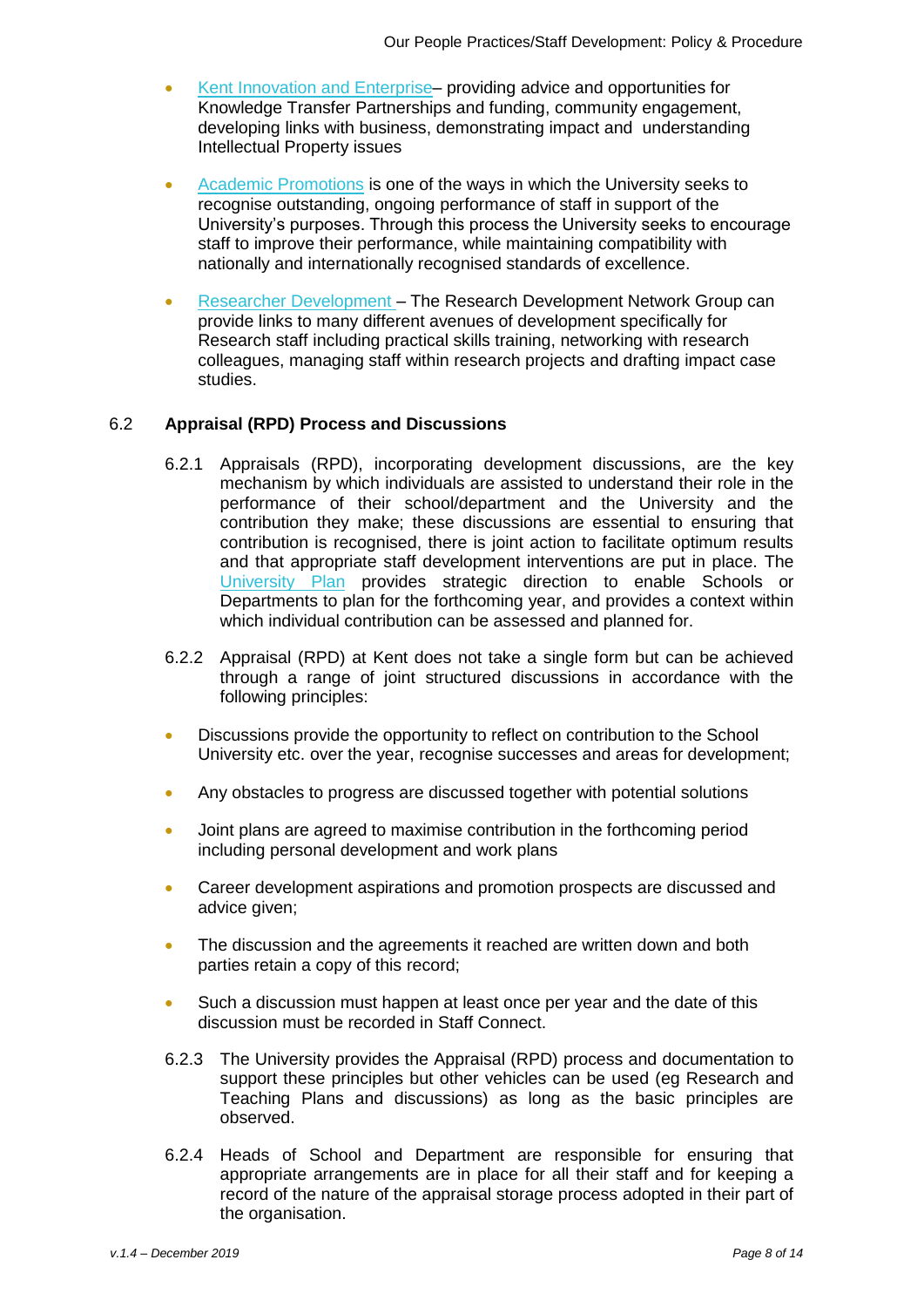6.2.5 There are benefits of undertaking a regular development discussions for staff, the School or Department, and University. For staff they provide an opportunity to raise concerns, identify development needs, and discuss career aspirations and potential development opportunities, we well as receive feedback. For the School or Department they provide an opportunity for two-way communication to align individual objectives with School or Department objectives, discussion of work focus and WAM, and potential for Academic Promotion. For the University they will support the achievement of the University's aims and priorities by ensuring that these are disseminated throughout the organisation, and that staff receive appropriate support and training.

#### 6.3 **School/Departmental Development:**

- 6.3.1 Central L&OD will support Schools and Departments to agree an appropriate portfolio of development opportunities to support the achievement of their strategic goals. These opportunities will:
- Be linked to strategic, directorate and service plans
- Address any identified competency, knowledge and other skills gaps which may impact on achieving these strategic goals and plans
- Support the Academic Promotions process
- Look at the best way to meet the identified needs
- **IDENTIFY WHO WILL DETECT FOR THE TRAINING**
- Make the best use of available budgets and forecast future required budgets to feed into annual planning rounds
- 6.3.2 Professional Service areas (or any other area where it is felt appropriate) will be supported by L&OD to identify local development priorities to achieve strategic goals. These plans will:
- Allow for prioritisation of development needs across the department
- Support finding the best ways to meet the identified needs
- Support departments to review and plan allocation for the best use of available budgets
- Advise on a variety of development opportunities provided both internally and externally to the university as appropriate

#### 6.4 **Leadership & Management Development:**

- 6.4.1 In alignment with the requirements of the University Plan, L&OD will focus on the provision of leadership and management development;
- 6.4.2 Other strategic workforce development will be offered identified as an organisational need or in response to specific School/Department development requirements;
- 6.4.3 Participation on these programmes and events will either be through a nomination process managed by central L&OD or by booking via Staff Connect. Key School/Department contacts will be notified by L&OD when these programmes become available for further dissemination;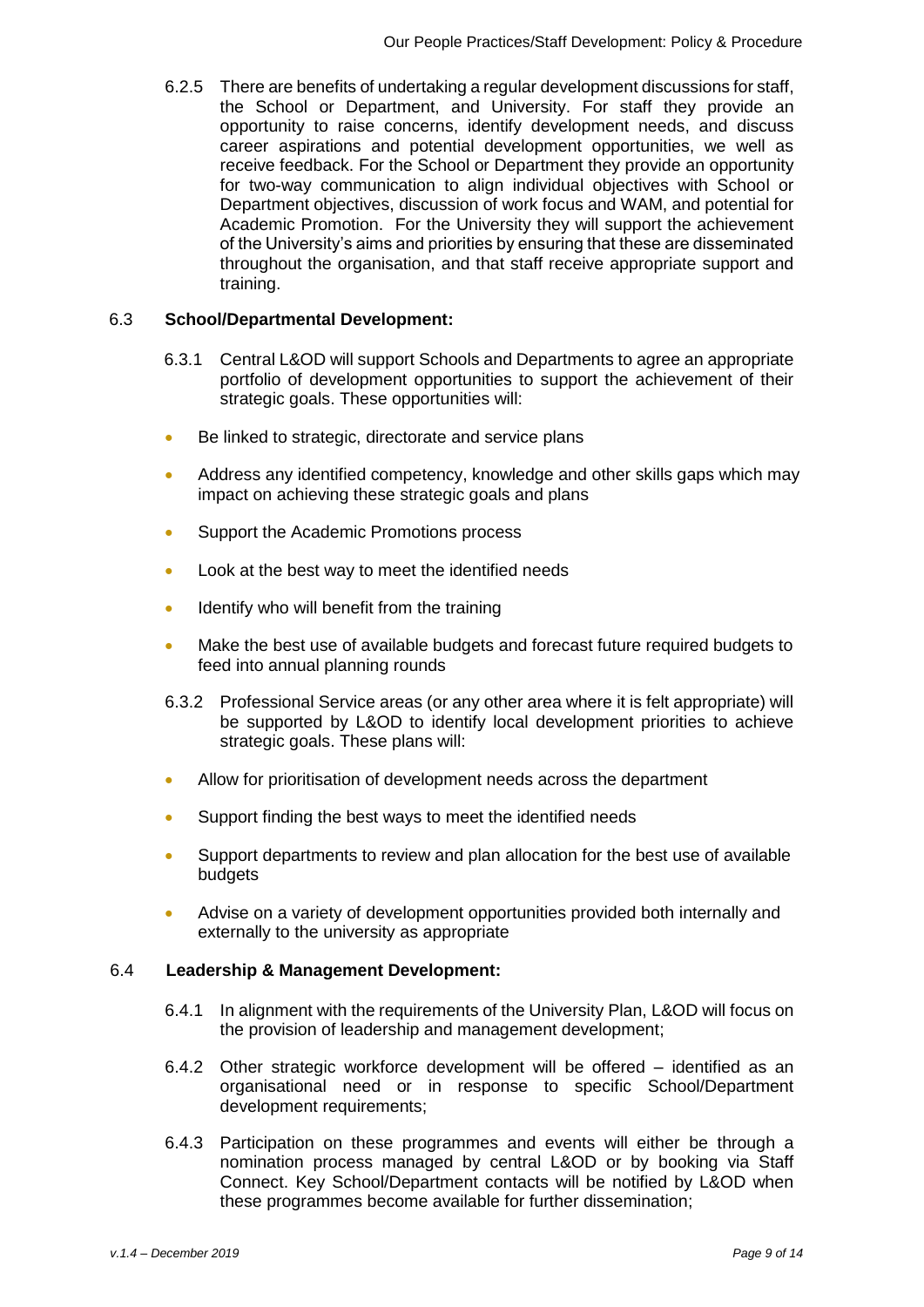6.4.4 Up to date event/programme overviews and next available dates can be found on the [L&OD Events Calendar](file://///gromit/human%20resources/Learning%20and%20Development/Learning%20and%20Development%20New/New%20-Learning%20and%20Development%202016/CPD/Policy,%20Guides%20and%20Forms/Policy%20Draft%20Work%202016/Current%20Draft%20policy%20Feb%202017/L&OD%20Events%20Calendar) and on Staff Connect on the website.

#### 6.5 **Academic & Research Development:**

- 6.5.1 After completing their bespoke Induction, academic and research staff should be given ongoing support to understand and work towards the requirements of the [Academic Promotions Process.](https://www.kent.ac.uk/hr-staffinformation/promotion-salary-awards/index.html?tab=grades-1-to-10-job-grade-review) This support may take many forms including; the supporting Staff and Managers Guide for Talent Development, Academic Promotions applications workshops, information held on the University website, undertaking leadership/management development programmes, engaging with other development opportunities provided by the School, L&OD, UELT or Research Services (see section 6.1) and/or other identified training;
- 6.5.2 Development planning within Schools will be agile to meet emerging needs and strategic goals, whilst supporting the Academic Promotion Process and longer term planning rounds;
- 6.5.3 Academics may wish to consider Study Leave, Leave of Absence or Academic Visits to support their development and the School should consider potential for these requests in wider development planning, reviewing applications in line with the relevant [Academic Leave policy and procedures;](https://www.kent.ac.uk/hr-staffinformation/policies/acadabsence.html)
- 6.5.4 Academic staff are encouraged to consider not only relevant development in the areas of teaching and research but to also undertaking duties which are necessary for the effective running of the school, active engagement with colleagues and working collaboratively on projects to demonstrate and promote good citizenship.
- 6.5.5 Research staff will find additional, specific support and guidance related to development via the [Research Development Working Group](https://www.kent.ac.uk/hr-learninganddevelopment/documents/researcher/researcherdevelopmentwgroup.html) and on the [Researcher Development webpages](https://www.kent.ac.uk/researcherdevelopment/) and have potential to access an identified funding pot ring-fenced for Researcher Development via Research Services, to support development opportunities;

#### 6.6 **Individual Development Opportunities:**

- 6.6.1 L&OD will provide strategic workforce development opportunities, and in collaboration with other University providers, develop provision to meet other University-wide requirements;
- 6.6.2 Participation on these events will usually be by application via Staff Connect;
- 6.6.3 Development opportunities are available from specialist providers within the University such as Safety, Health & Environment (SHE), Information Technology (IT), Unit for Enhancement of Learning & Teaching (UELT) and Postgraduate School. Details of these can be found at https://www.kent.ac.uk/hr-learninganddevelopment/
- 6.6.4 L&OD Advisers, in conjunction with HR Business Partner colleagues, can provide advice to managers where appropriate on how other individual development needs can be met (eg via open programmes, individual needs not met through corporate provision such as CPD);
- 6.6.5 Managers and staff should remain aware of and flag any emerging development requirements, consider available development activities and update personal development plans accordingly.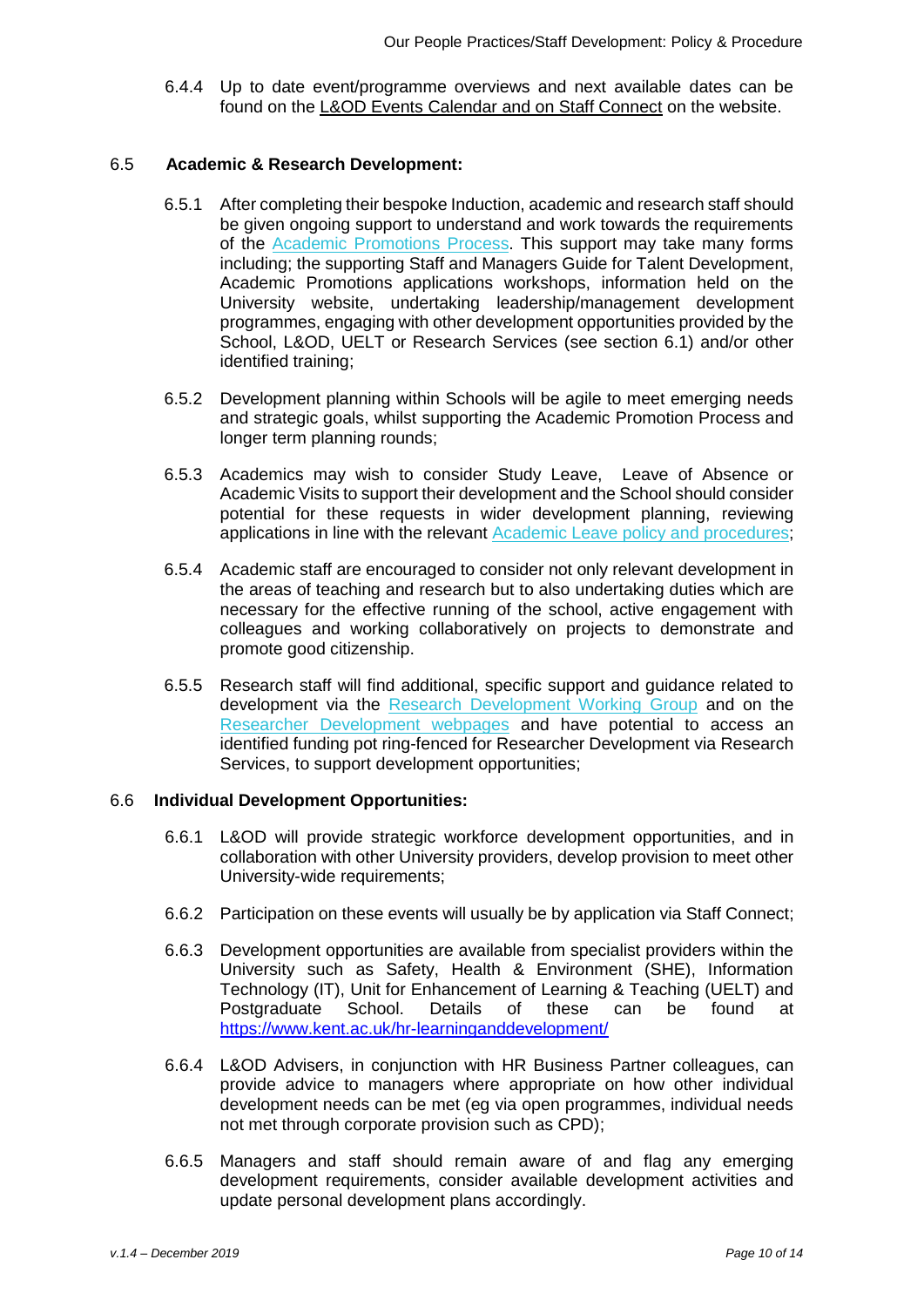#### 6.7 **Organisational Development Consultancy:**

- 6.7.1 Schools, Departments or teams may identify a need for focussed development specific to their current situations and may make an application to the L&OD consultants to outline needs (in response to staff survey results, change management, team dynamics etc.).
- 6.7.2 L&OD will review the requirements, provide advice and guidance on how best to proceed, and will provide details of any costs associated with providing any bespoke work.
- 6.8 **Fee Remission and Language Courses:**[Fee remission](https://www.kent.ac.uk/finance-staff/general/staff_study.html) The University provides those staff who meet the eligibility criteria, a 50% reduction in tuition fees when accepted and having registered for a part-time course at the University. Full details can be found on the Finance webpages
	- 6.8.2 [Language courses](https://www.kent.ac.uk/cewl/courses/world/language-express/) The Centre for English and World Languages (CEWL) provides staff with funding toward a variety of language courses they provide. Full details can be found on the CEWL Language Express webpages

#### 6.8 **Externally Provided Qualifications/Events:**

6.9.1 Staff may wish to undertake an accredited external course/qualification or attend an event which may provide development opportunity, when budgets allow or by utilising the Apprentice levy funding, and where it has been identified as a need, as part of the School or Department development priorities or through the Appraisal (RPD) process;

Schools/Departments will be responsible for agreeing such courses/qualification or event attendance.

#### 6.9 **Apprenticeship Levy Funding**

- 6.10.1 Apprenticeship levy funding is a way of enabling staff to develop and acquire qualifications whilst they are working. They can be funded through the apprenticeships levy, where approved training standards are in place and approved providers are used. This effectively increases the funding available to train members of staff. The University is both a provider and an employer of apprentices;
- 6.10.2 Existing members of staff can be eligible for apprenticeship levy funding;
- 6.10.3 Subjects for which current higher apprenticeships are offered at Kent can be found at<https://www.kent.ac.uk/apprenticeships/current-apprenticeships.html>
- 6.10.4 L&OD will signpost managers to appropriate providers of approved standards. The Centre for Higher Degree Apprenticeships can also provide advice to managers.
- 6.10.5 Information on how to request Apprenticeship Levy funding is available in the accompanying Staff & Managers Guide to Staff Development.

## **7. Principles**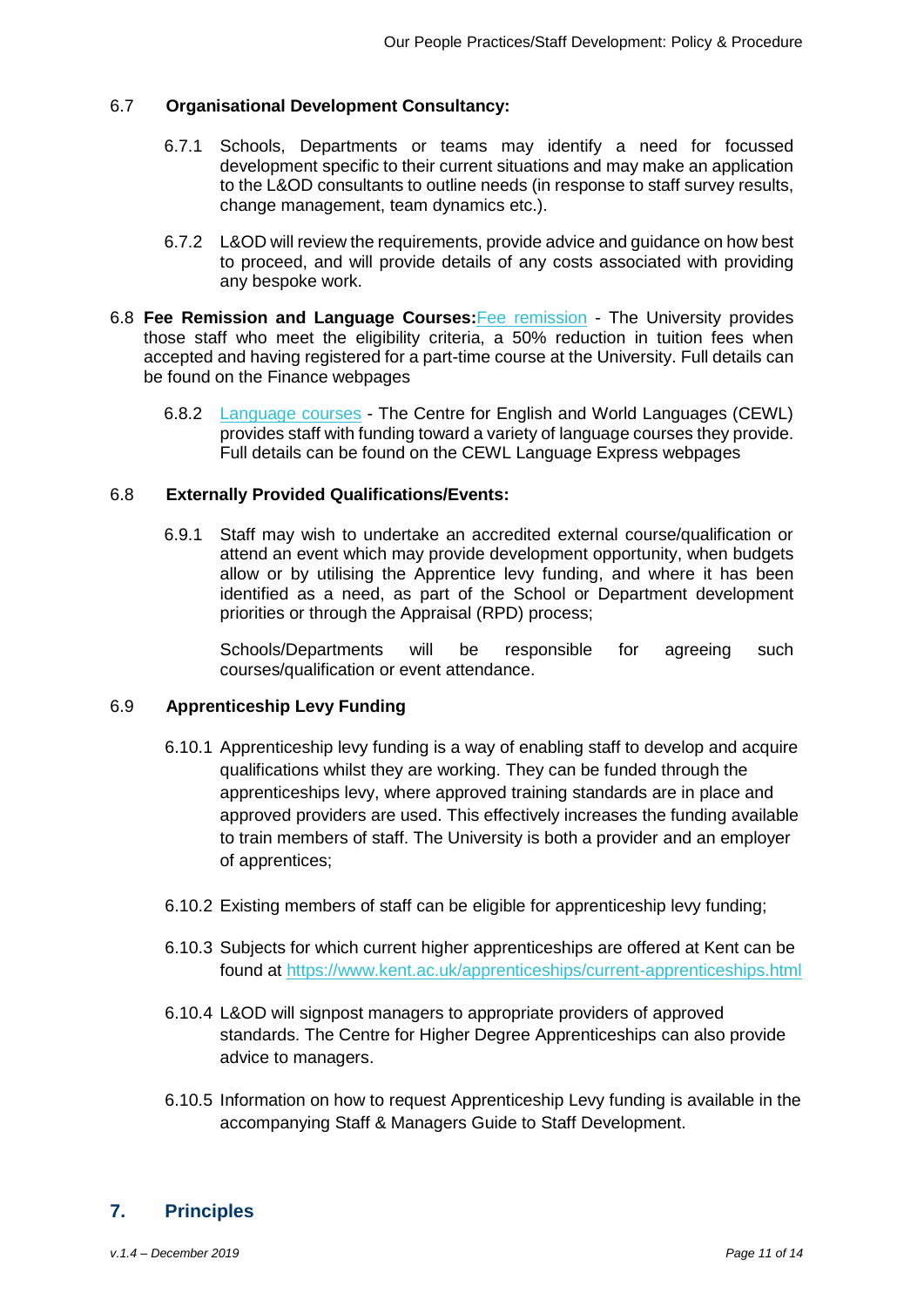#### 7.1 **Time Off for Study:**

- 7.1.1 In order to be successful on any programme of study it is acknowledged that appropriate time needs to be set aside to undertake the required study. It is however vital to ensure that operational cover and service provision is not adversely affected by staff taking time away from their role to study.
- 7.1.2 Time off for study must be agreed by the line manager in advance of starting studies and will be discussed on a case by case basis considering the following principles:
- 7.1.3 Normally, the use of time off in lieu (TOIL) or annual leave will be required to attend classes/seminars falling within work time;
- 7.1.4 For revision and exams (not including mock exams) an allocation of 1 day study leave for revision plus an additional day for the exam will be allocated each term (up to 6 days in total in an academic year);
- 7.1.5 In exceptional circumstances applications for extra paid time off for study and/or exams can be made by putting an application in writing to the Head of School/Department with a supporting statement from the relevant line manager. Key to a positive determination will be: whether the qualification in question is essential to the performance of an individual's current work role or a predicted requirement for a post at a higher level, operational impact and sustainability. The Head of School/Departments decision is final.
- 7.1.6 Academic Study Leave is guided by a separate and specific policy (see section 6.5)

#### 7.2 **Day or Part-Day Release:**

Accredited course attendance, where possible, should be sought outside of the staff members working hours. However, day release or part-day release is at the discretion of line managers within their departmental agreed processes and in line with the criteria for additional Time Off for Study (see 7.1 above).

### 7.3 **Examination & Module Re-takes:**

Funding to re-take examinations or to re-take study modules is unlikely to be granted. However, in such circumstances the School/ Department or the individual may wish to discuss the benefits of this in line with any departmental agreed processes. No additional study leave is normally granted in these situations and individuals are expected to take annual leave or agree in advance TOIL options with their manager.

#### 7.4 **Repayment of fees for accredited courses and/or fee remission:**

- 7.4.1 All staff receiving funding for an *accredited course* will be required to sign a Learning Agreement
- 7.4.2 In certain circumstances staff members will be required to repay a proportion of the course fees as outlined. Key reasons for repayment of funds are outlined below;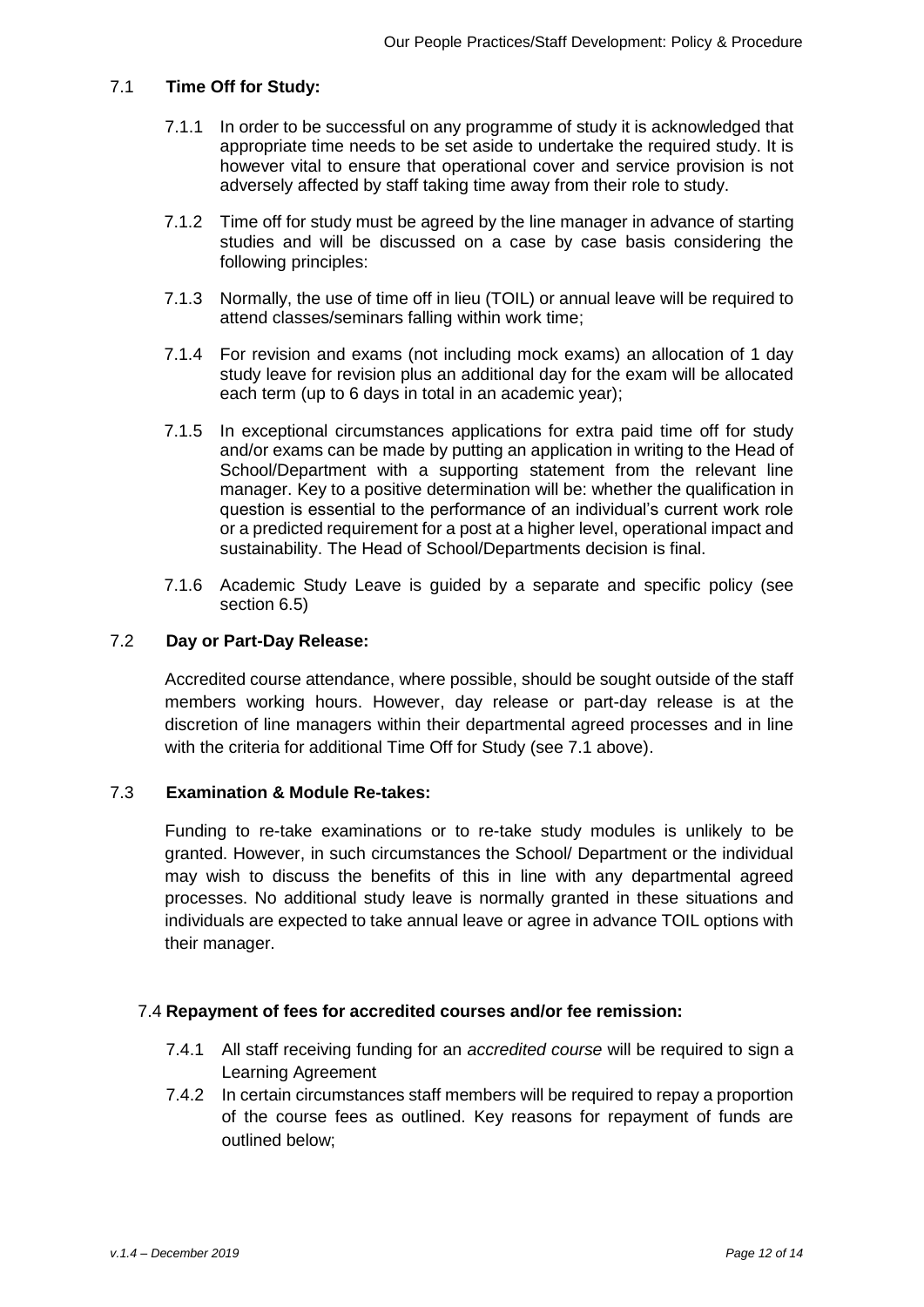Where a member of staff resigns or leaves the employment<sup>3</sup> of the University within the specified time periods below

Or

 Where a member of staff withdraws or fails to complete the funded opportunity<sup>4</sup>

#### 7.4.3 **Repayment amounts**:

 In relation to circumstances described in 7.5.2, the following repayments will be required:

| <b>Duration</b>                                                                    | <b>Repayment</b> |
|------------------------------------------------------------------------------------|------------------|
| Before completion of the study opportunity funded (in the<br>current funding year) | 100%             |
| Within 1 year after completion of the study opportunity<br>funded                  | 50%              |
| Between 1 and 2 years after completion of the study<br>opportunity funded          | 25%              |
| More than 2 years after completion                                                 | 0%               |

In relation to circumstances described in 7.5.5, costs are estimated at £50 to £100 per day. The calculation for the event missed will be provided through a breakdown of the specific costs divided between the relevant number of delegates at the time of requesting the pay back for non-attendance.

### 7.4.4 **Notification of repayments:**

- Any repayments required under 7.5.2 & 7.5.3 will be notified to the staff member and normally deducted from final salary unless the staff member has discussed and agreed alternative arrangements with the Pay Office.
- Any repayments required under 7.5.5 will be made via journal transfer between the relevant School or Department

7.4.5 For internal programmes not attended, the School or Department of the delegate will be charged the estimated cost of the place for the day not attended

7.4.6 Further guidance on managing these principles can be found in the associated Staff & Managers Guide for Staff Development guidance document.

 $3$  Exceptions are staff made redundant through organisational change or where GMH contracts are not renewed by the University.

<sup>&</sup>lt;sup>4</sup> Where withdrawal or failure to attend/complete is due to ill-health, this will be discussed based on each individual circumstance